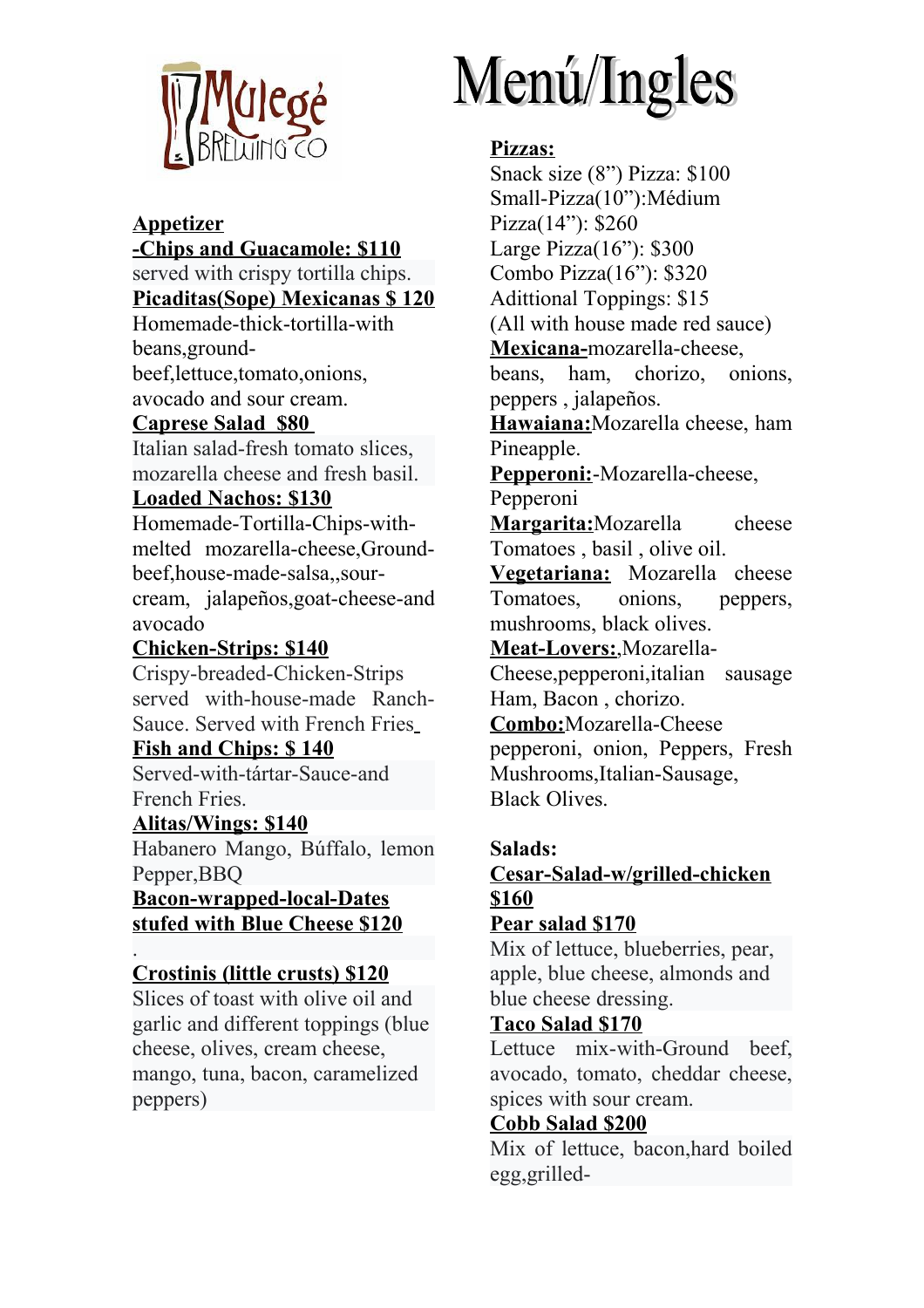chicken,avocado,tomato,onion, blue cheese and sour cream.

## **Sándwiches:**

# **Italian Sausage and peppers: \$140**

Local-Italian-sausage,-sautéed with onions and bell pepper julienne, garnished with garlic, pepper, cooked with vino. Served with French fries and house sauce.

## **- BLT: \$120**

crispy bacon. Lettuce and tomato with mayonnaise. Served with french fries.

#### **-Club Sándwich: \$140**

grilled chicken , ham, Manchego cheese, lettuce, tomato and crispy bacon. Served with french fries.

## **Philly Cheesesteak (arrachera) \$190**

Fressh-baguette-bread-with(Su-Karne)steak-sautéed-with onions,bell-peppers-and-spices, with mozarella cheese served with salad.

#### **Meatball Parmagiana \$170**

Fresh baguette bread with meatball, Italian sauce, mozarella cheese and Parmesan served with salad.

#### **Chicken Parmagiana \$ 170**

Fresh-baguette-bread-with

breaded chicken, Italian sauce, mozarella cheese and Parmesan served with salad.

## **Clássic Burger \$130**

Grilled onions, American cheese, tomato and lettuce. Served with French fries.

## **Chicken Burger: \$130**

Breaded-or-grilled-chicken

milanesa, American type cheese, sautéed onions,tomato, lettuce. Served with French fries.

#### **Bacon Blue Cheesse Burger: \$150**

sautéed onions, Blue cheese, crispy bacon, tomato and lettuce. Served with French fries.

#### **(ABC) Avocado Bacon cheese Burger: \$140**

sautéed onions, cream cheese, crispy bacon, avocado, tomato and lettuce. Served with French fries.

## **Spicy-crispy-Chicken sandwich: \$140**

Famous restaurant style, chicken breast coated with seasonings served with lettuce, tomato on a bun, chipotle and pickles served with french fries.

## **-Coconut and Shrimp: \$210 Served with rice and salad**

(With house made cocktail sauce) **-Garlic Shrimp: \$210** Local-shrimp-Served-with-riceand-salad

**Burgers:**